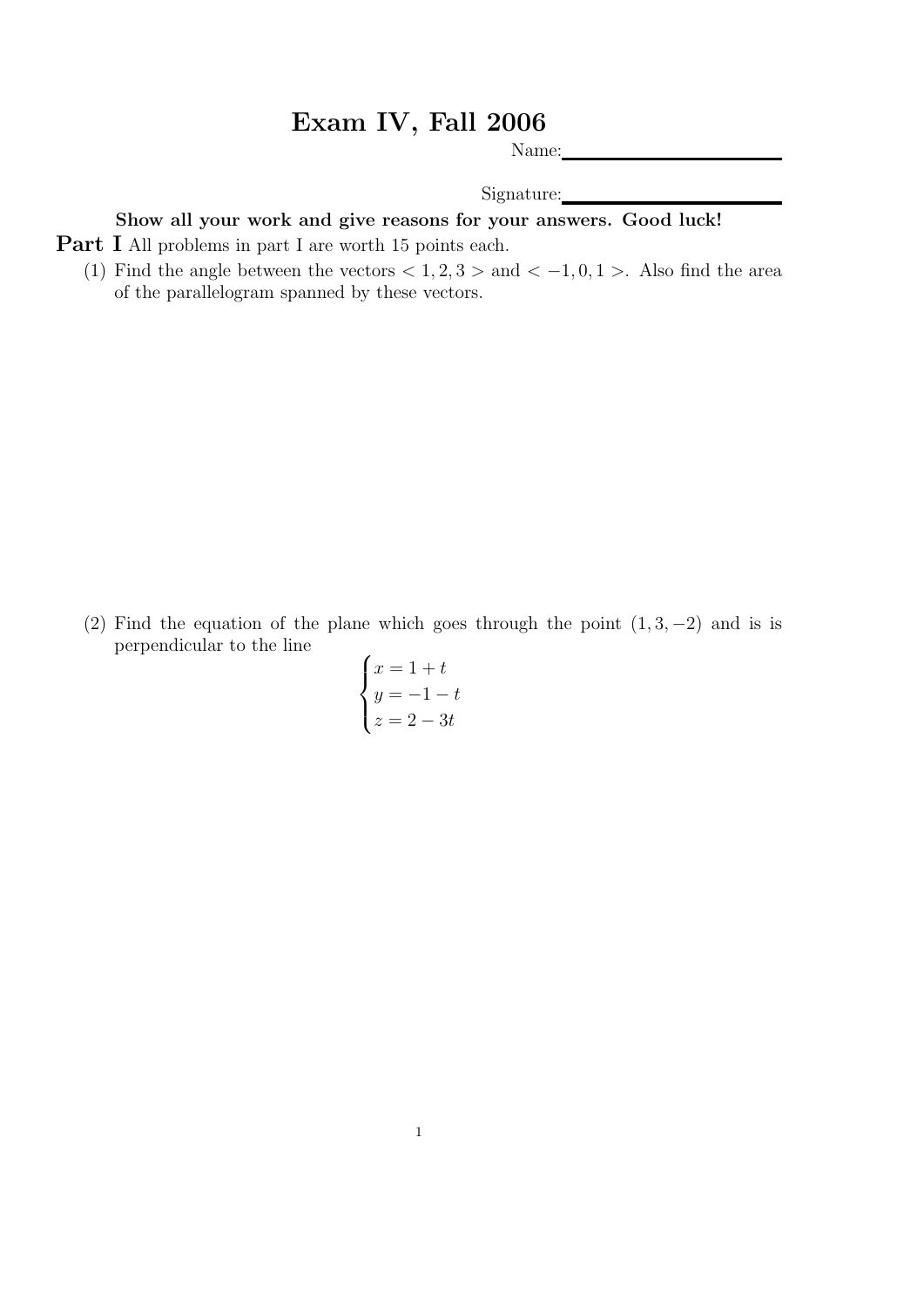(3) Find the volume of the slanted box spanned by the vectors  $< 1, 1, 1>, < -1, 0, 1>$ and  $< 0, 2, 1 >$ . Do these vectors lie in a common plane?

(4) Find the intersection of the line

$$
\begin{cases}\nx = 1 - t \\
y = -1 + 2t \\
z = 2 - 3t\n\end{cases}
$$

and the plane  $2x + y - z = 5$ .